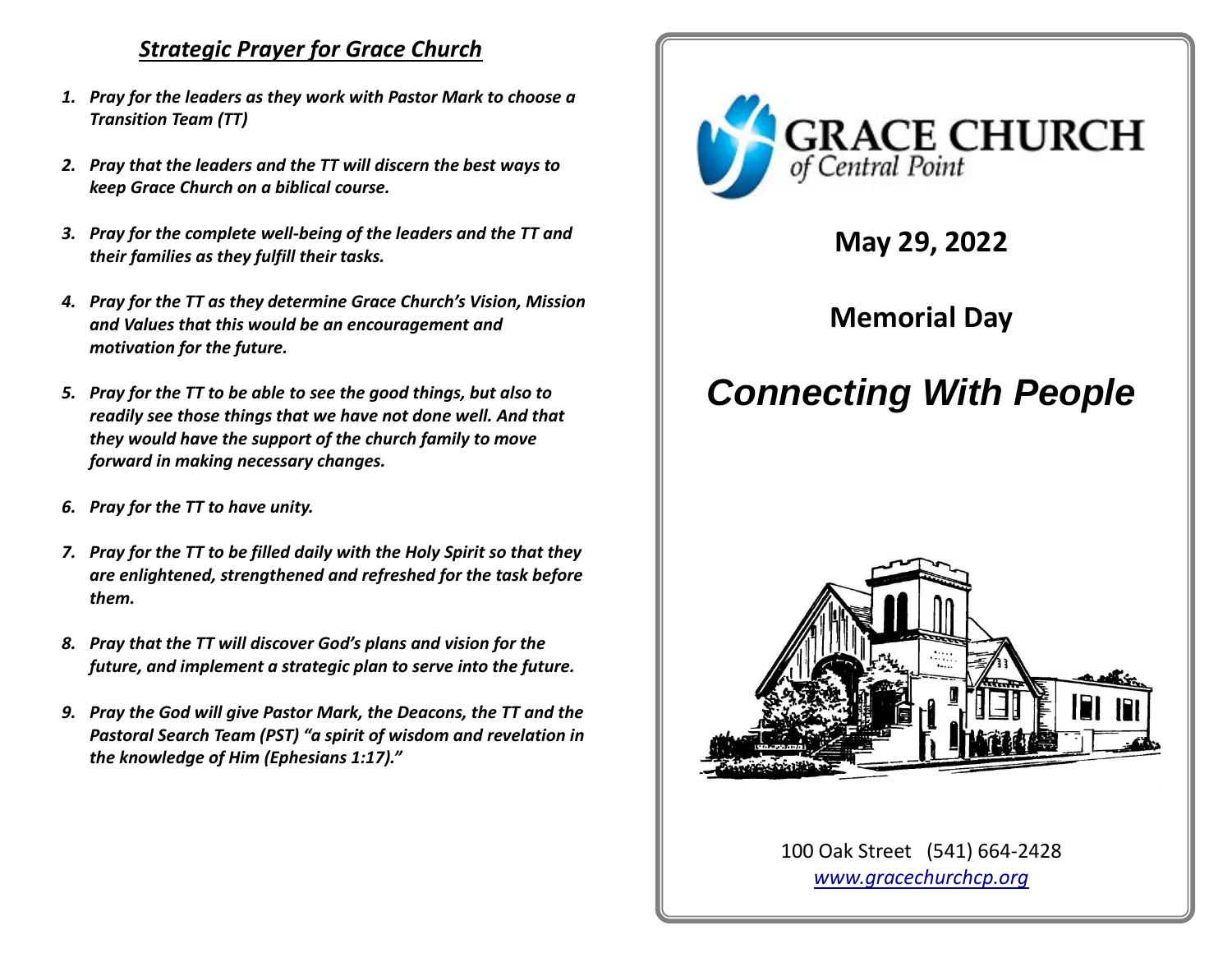### **Welcome to Grace!**

We at Grace Church of Central Point would like to welcome you to our service today! Please join us as we seek to grow in the Lord's grace and knowledge with worshipful music and study in His Word.

### OUR TIME OF WORSHIP

*Please remember to silence your cell phone*

**ALL HAIL KING JESUS** 

0PENING PRAYER

WE BELIEVE

### WELCOME / ANNOUNCEMENTS/OFFERING

I WILL RISE TURN YOUR EYES – SOVEREIGN GRACE GOD BLESS AMERICA

MEMORIAL DAY TRIBUTE – RON WALCH

MESSAGE – PASTOR MARK PITROFF

CLOSING – YOU ARE MY ALL IN ALL

## **In Service to Him**

Interim Pastor – Mark Pitroff Assistant Pastor – Howard Glosser Music Coordination –Roy A Bates Music –Roy A. Bates, Jim Hibbs, Kerry Blackburn, Tamara Fielding Usher – Ron Walch K to  $5^{th}$  & Children's Church – Kim Pence Teens – Jim Hibbs, Roy A Bates Overcomers – Danielle Hvall

# This Week at Grace

### **Today**

|          | (Worship Service is also live stream on Facebook) |  |
|----------|---------------------------------------------------|--|
| Tuesday  | (The Names of God)                                |  |
|          | (Hebrews)                                         |  |
|          |                                                   |  |
| Thursday | (David Jeremiah Study)                            |  |

### **Journey Wall**

Sunday, June 5 at 1:00 pm. Come one come all to look at the history of Grace Church. A Journey Wall is a wonderful exercise that enables our church to reflect on the past positive and challenging experiences with the church, and then look for repeated patterns across the life of the church. This exercise helps to bring clarity regarding the history of our church, areas that need correction and what should be the focus of the next chapter to which God is calling this church.

### **Bake Sale for Operation Shoebox**

Today after the service. Proceeds will be used to help mail the shoebox boxes this fall.

#### **Bible Bookmarks for June**

Now available on the back counter.